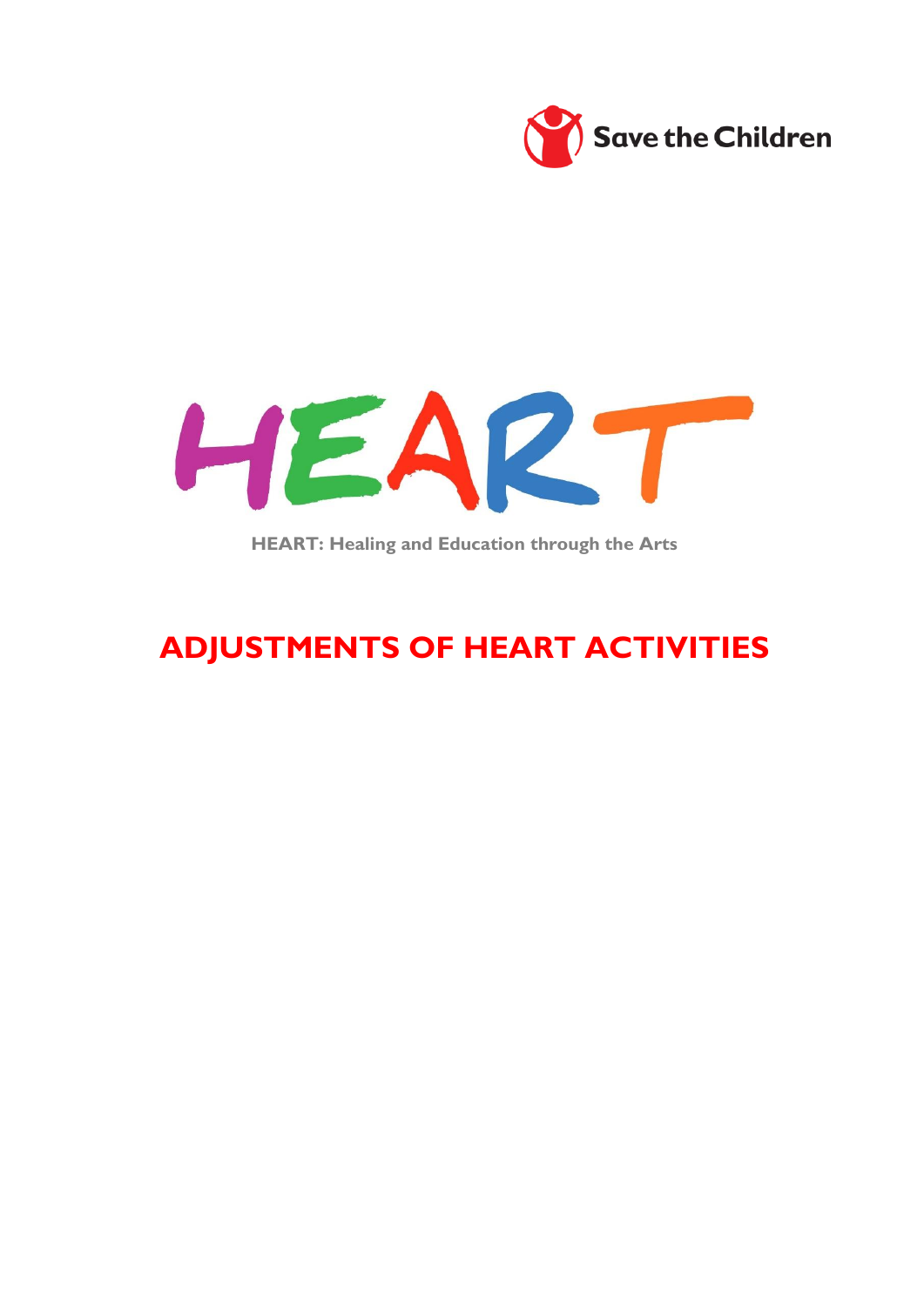You have to think about adjusting HEART activities so that all children benefit from these activities. Knowing the child with whom you are doing HEART activities is very important as is your knowledge to accommodate these activities. Give children plenty of time.

### **SUGGESTIONS IN ACCOMMODATING HEART ACTIVITIES FOR CHILDREN, ACCORDING TO THEIR NEEDS**

In the following section we offer you some guidance on adjusting activities based on different types of difficulties that some children face.

- 1. Physical or motor challenges
- 2. Difficulty seeing
- 3. Difficulty hearing
- 4. Difficulty learning or understanding
- 5. Difficulty staying focused and well-behaved
- 6. Hypersensitive or hyposensitive
- 7. Difficulty communicating

#### **PLEASE NOTE:**

Some children may have multiple disabilities, and will therefore benefit from accommodations listed under more than one of the categories below.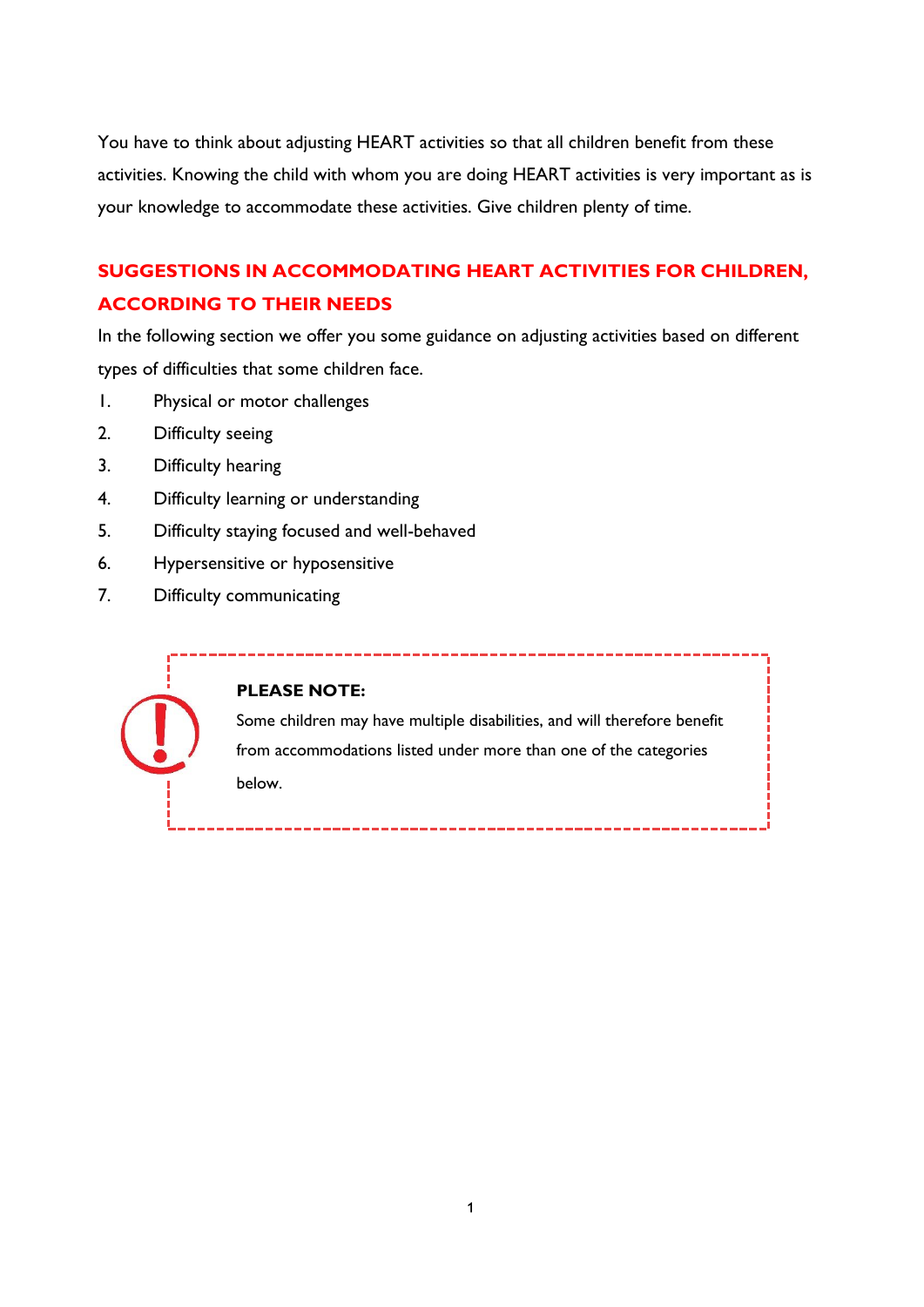# **1. SUGGESTIONS FOR ADJUSTING HEART ACTIVITIES FOR CHILDREN WHO HAVE PHYSICAL OR MOTOR CHALLENGES**

There are many different types of physical challenges that could impact a child's ability to complete HEART activities. Some children may have difficulty with gross motor skills (such as moving their arms, legs, or body), while others may have difficulty with fine motor skills (such as moving their hands and fingers with precision). Consider the individual difficulties a child has with physical movement, and try to focus on what he/she can do, rather than what he/she cannot do.

- **•** Difficulty walking;
- **Difficulty moving between groups of children, tables, etc.**
- **•** Difficulty standing for long periods of time;
- **•** Difficulty gripping small items, such as pencil, pen, or scissors;

### WHEN ADJUSTING HEART ACTIVITIES FOR CHILDREN WITH MOTOR DIFFICULTIES YOU CAN CONSIDER USING THE FOLLOWING ADVICE:

- $\checkmark$  Be flexible in where and how the child chooses to sit and work – ensure he/she is comfortable before beginning a HEART activity.
- $\checkmark$  During body movement activities, offer children several different ways of participating.
- $\checkmark$  Make sure all children are easily able to access the materials by placing them within their easy to reach distance.

#### **NOTE:**

- $\checkmark$  If any activities require cutting materials, ensure that there is pre-cut material also available.
- $\checkmark$  If a child has difficulty keeping his/her paper steady, tape it to the table or easel so it doesn't move easily.
- $\checkmark$  Support the child to use an alternate body part to create art (i.e. gripping a marker with an elbow or with toes).
- $\checkmark$  Allow the child to take breaks as needed.
- $\checkmark$  Encourage all children to ask for help if they need it.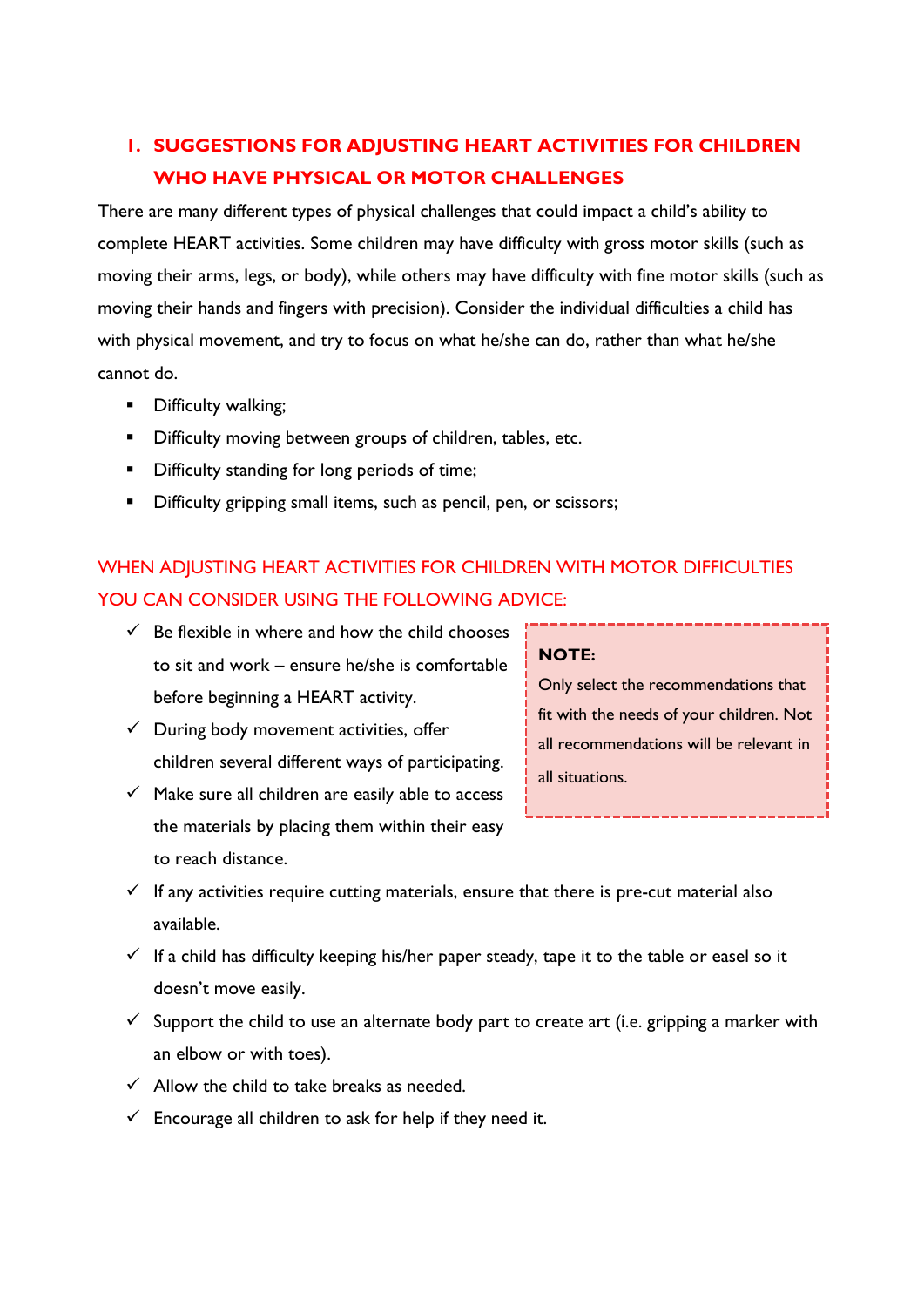#### **2. SUGGESTIONS FOR ADJUSTING HEART ACTIVITIES FOR CHILDREN WHO HAVE DIFFICULTY SEEING**

Vision-related challenges some children may face:

- Blindness;
- **Low vision:**
- **•** Difficulty differentiating different colors;
- **•** Difficulty seeing well at a distance;
- **•** Difficulty distinguishing objects up close.

# WHEN PROVIDING ACCOMMODATIONS OF HEART ACTIVITIES FOR CHILDREN WITH VISION IMPAIRMENTS YOU CAN CONSIDER USING SOME OF THE FOLLOWING ADVICE:

- $\checkmark$  Ensure that the child has access to more tactile materials, such as clay, sandpaper, ribbon, tissue paper, etc.
- $\checkmark$  Ensure that the classroom is clearly lit, and that the child is able to sit where the lighting is strong.

#### **NOTE:**

- $\checkmark$  Ensure that the art materials are easy to reach for the child, and guide him/her through each material that is available so that he/she can recognize it by touch and where it is placed.
- $\checkmark$  Help guide the child's hand toward the paper/workstation when beginning an assignment.
- $\checkmark$  If ever writing directions, ensure that they are written largely and clearly, and that the words are also read out loud.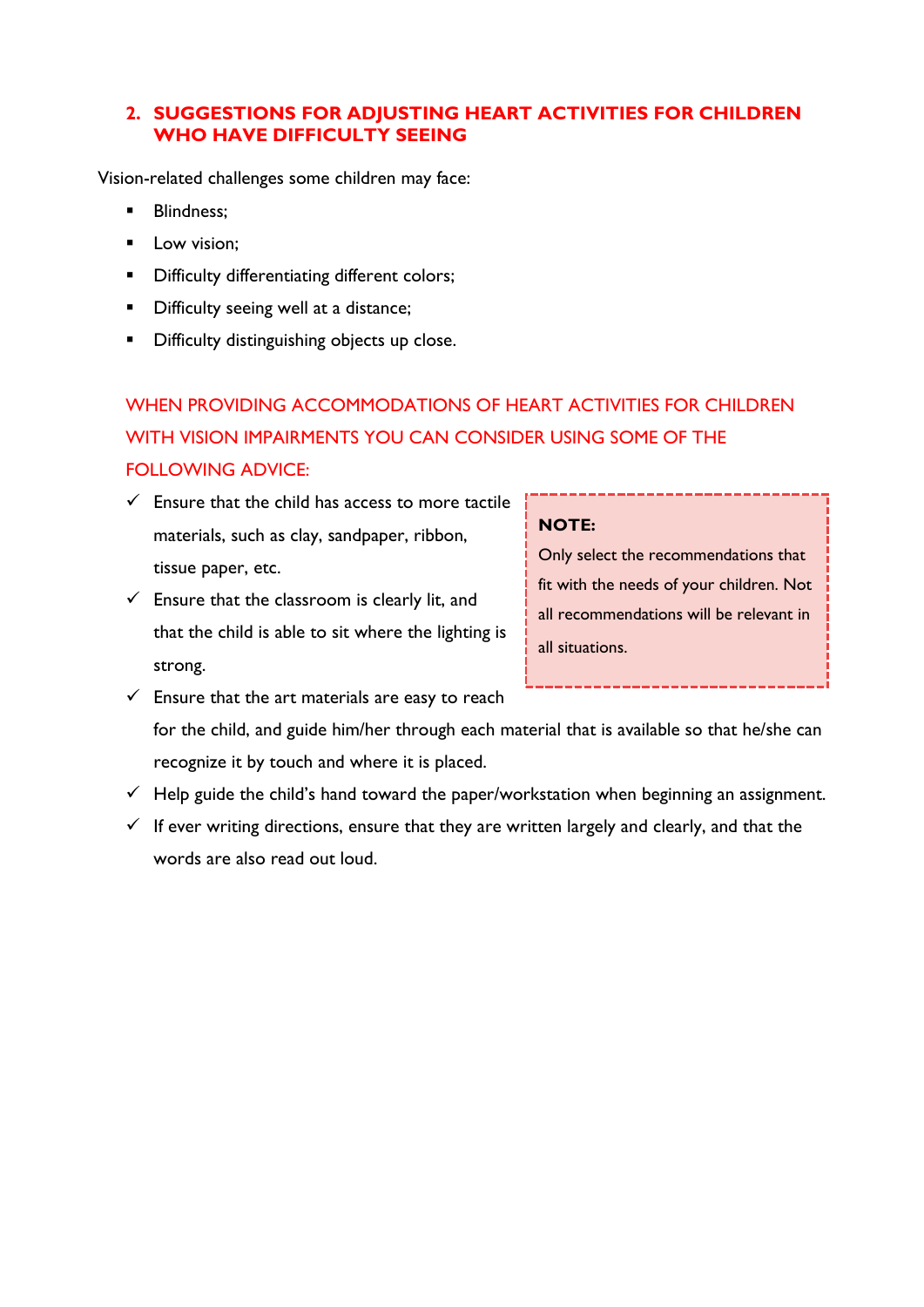# **3. SUGGESTIONS FOR ADJUSTING HEART ACTIVITIES FOR CHILDREN WHO HAVE DIFFICULTY HEARING**

Hearing-related challenges some children may face:

- **Deafness:**
- Hard of hearing in one ear (left or right);
- Hard of hearing in both ears;
- **Inability to speak clearly or at all.**

WHEN PROVIDING ACCOMMODATIONS OF HEART ACTIVITIES FOR CHILDREN THAT HAVE DIFFICULTIES HEARING YOU CAN CONSIDER USING SOME OF THE FOLLOWING ADVICE:

- $\checkmark$  Speak loudly and clearly, while facing the children
- $\checkmark$  Ensure that the child can see your face while you are speaking (for easy lip reading)
- $\checkmark$  Eliminate unnecessary background noise.
- $\checkmark$  Use signs or gestures when speaking to more clearly convey your point

#### **NOTE:**

- $\checkmark$  Use facial expressions to help clarify the sentiment you are trying to convey
- $\checkmark$  Demonstrate each activity while you describe it so that children are aware of the steps they are meant to take
- $\checkmark$  Encourage other children to speak clearly and use gestures or key words when presenting their work, so that all children can participate in the discussion.
- $\checkmark$  Regularly check in with the student to verify that he/she understands what has been said.
- $\checkmark$  Repeat back what the child has said to ensure that everyone has understood clearly.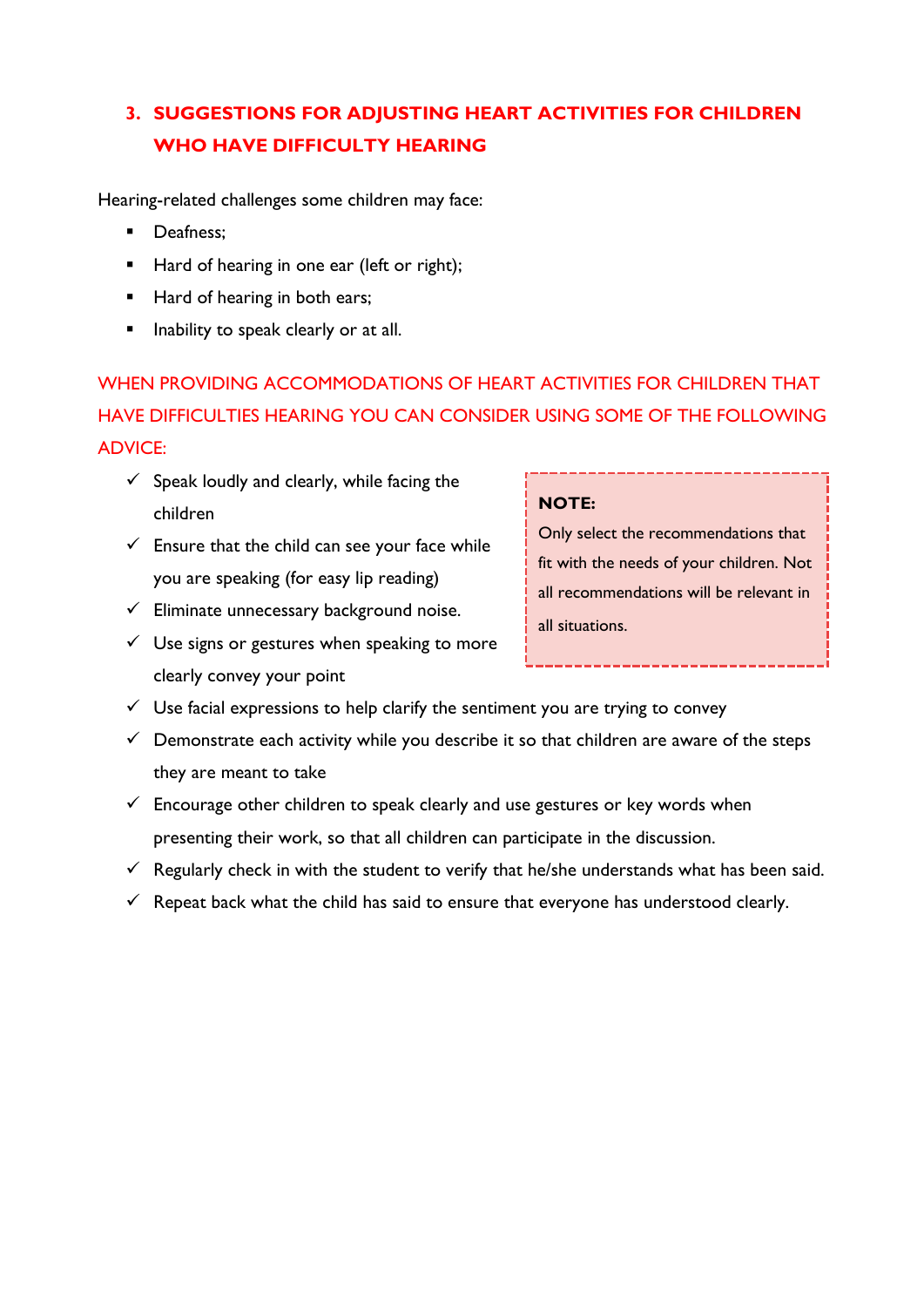#### **4. SUGGESTIONS FOR ADJUSTING HEART ACTIVITIES FOR CHILDREN WHO HAVE DIFFICULTY LEARNING OR UNDERSTANDING**

Some of the challenges children having difficulties understanding might face are:

- **•** Difficulty understanding directions;
- **Takes more time to process information;**
- **Easily forgets information.**

WHEN PROVIDING ACCOMMODATIONS OF HEART ACTIVITIES FOR CHILDREN THAT HAVE DIFFICULTY IN LEARNING OR UNDERSTANDING YOU CAN CONSIDER USING SOME OF THE FOLLOWING ADVICE:

- $\checkmark$  Speak slowly and clearly when giving directions
- $\checkmark$  Present information visually and verbally
- $\checkmark$  Break directions into small steps
- $\checkmark$  Allow the child extra time to complete activities
- $\checkmark$  Ask a child to summarize the instructions after you give them
- $\checkmark$  Listen carefully
- $\checkmark$  Ensure that you are speaking you use visual clues like pictures or gestures;
- $\checkmark$  Talk about what you or the child is doing while you are doing it
- $\checkmark$  Encourage the child to speak and to share with you what he is doing; ask concrete questions
- $\checkmark$  Encourage hands-on experiences: touching, holding and exploring.
- $\checkmark$  Ask first if the child needs help; don't assume that it is needed or wanted.
- $\checkmark$  Encourage the child to let you know by a special signal if he/she does not understand something you are explaining
- $\checkmark$  If the child does not understand what you are saying, try rephrasing rather than repeating it.

#### **NOTE:**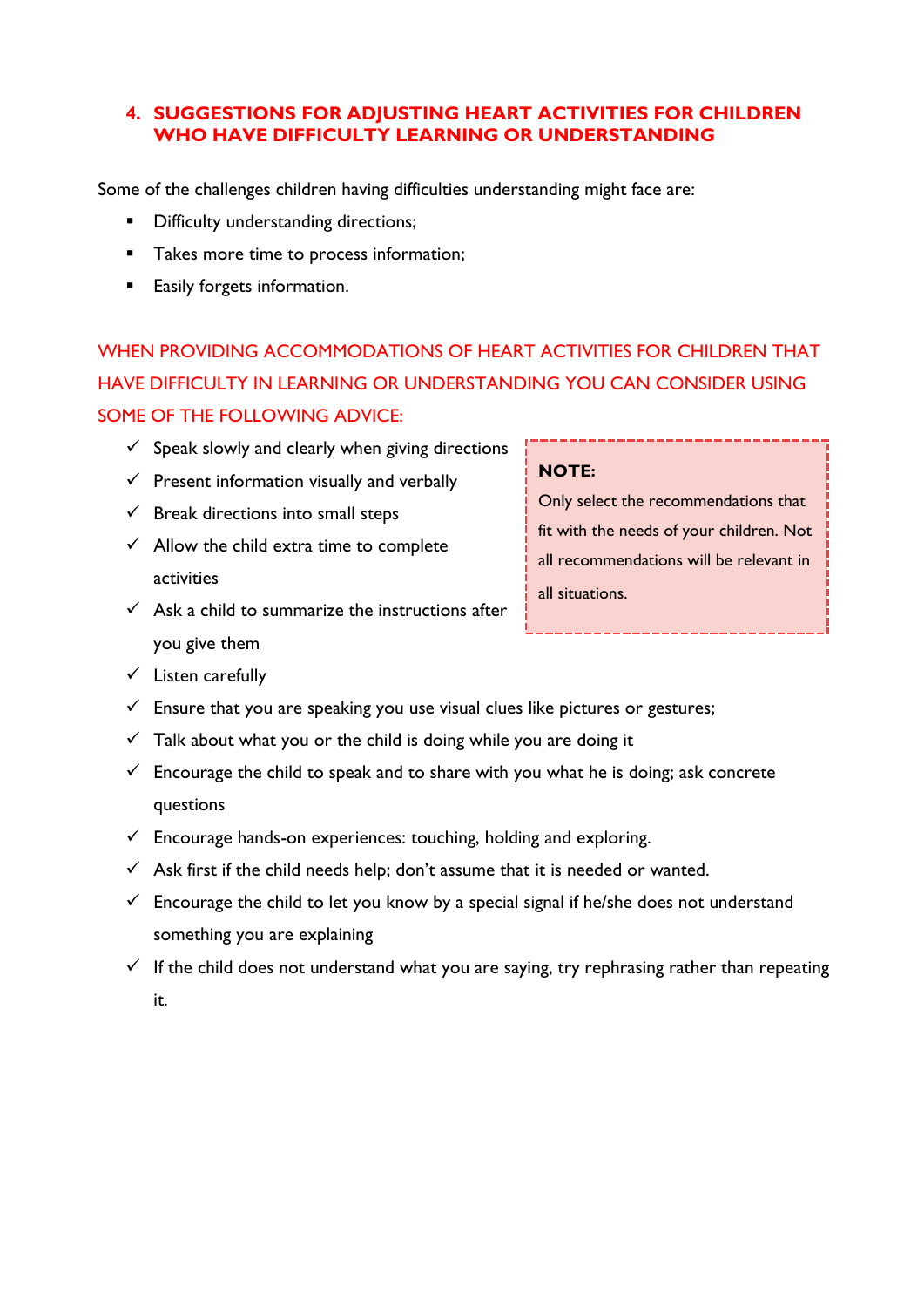# **5. SUGGESTIONS FOR ADJUSTING HEART ACTIVITIES FOR CHILDREN WHO HAVE CHALLENGES STAYING FOCUSED AND BEHAVED THROUGH THE ACTIVITY**

Some of the challenges children having difficulties with attention might face are:

- **Easily distracted;**
- **Difficulty staying on task;**
- **•** Difficulty focusing;
- **•** Disruptive to other children.

WHEN PROVIDING ACCOMMODATIONS OF HEART ACTIVITIES FOR CHILDREN HAVE CHALLENGES STAYING FOCUSED AND BEHAVED THROUGH THE ACTIVITY YOU CAN CONSIDER USING SOME OF THE FOLLOWING ADVICE:

- $\checkmark$  Seat the child away from distractions
- $\checkmark$  Always say the child's name when speaking to him/her
- $\checkmark$  Plan activities that build on the child's interests
- $\checkmark$  Break complex activities into smaller and shorter parts

#### **NOTE:**

- $\checkmark$  Plan shorter activities that do not require long periods of concentration
- $\checkmark$  If the child struggles with being able to sit still, incorporate movement into the activity
- $\checkmark$  Reinforce and reward positive behavior
- $\checkmark$  Stand or sit close to the child so you can help if needed
- $\checkmark$  Allow the child to take breaks when needed
- $\checkmark$  Use energizers when energy/focus seems low
- $\checkmark$  Provide the child with a checklist or schedule with each step of the activity
- $\checkmark$  Be sure to have the child's attention before giving instructions
- $\checkmark$  Identify what the child is trying to gain or avoid with poor behavior, and encourage an acceptable replacement behavior that achieves the result for the child
- $\checkmark$  Establish and enforce class behavior rules
- $\checkmark$  Provide the child with a checklist or schedule with each step of the activity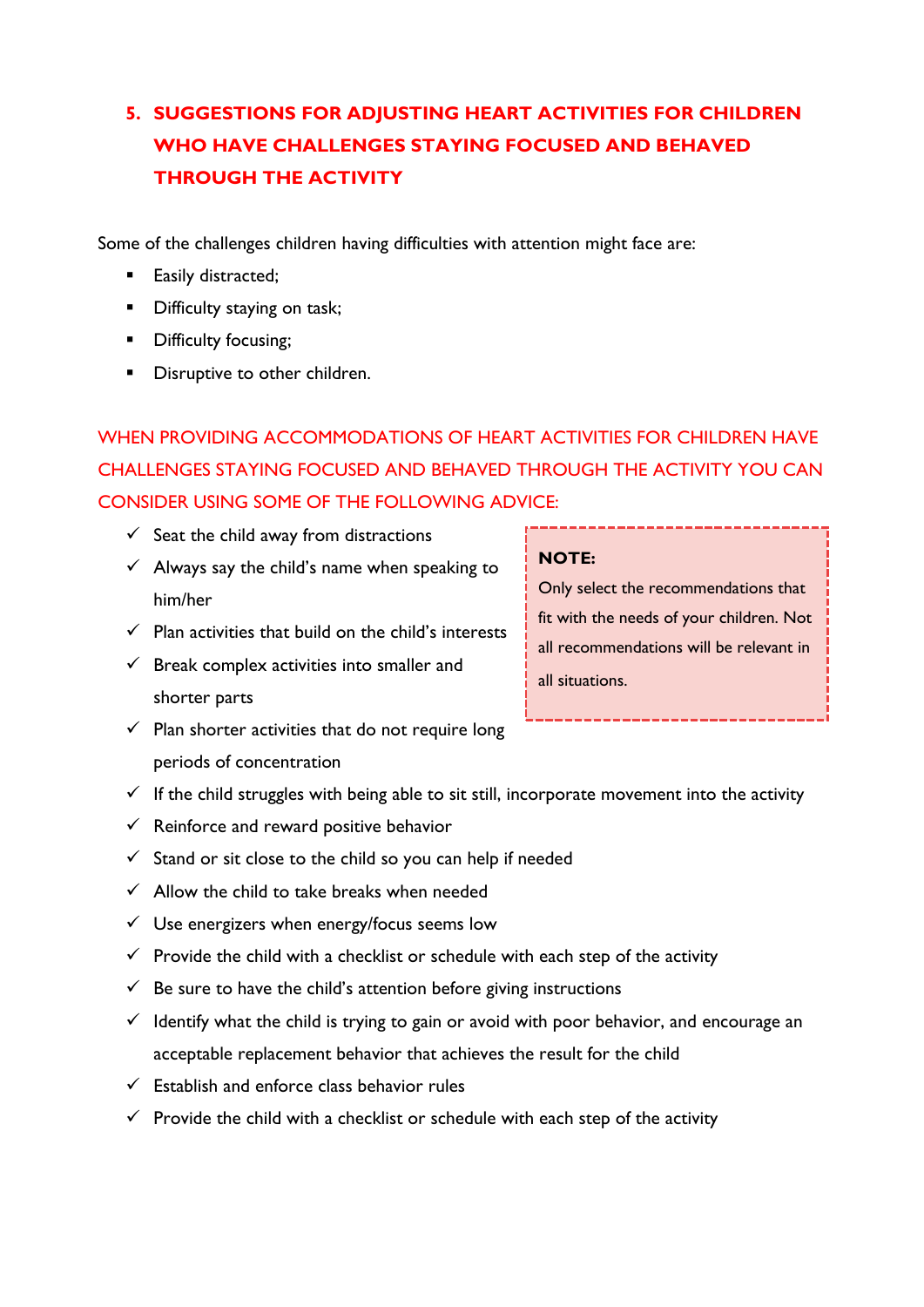- $\checkmark$  Provide opportunities for the child to talk
- $\checkmark$  Give the child reasonable choice
- $\checkmark$  Ignore negative behavior if you can (this does not mean that you ignore the child completely but instead that you do not react to the displayed unacceptable behavior)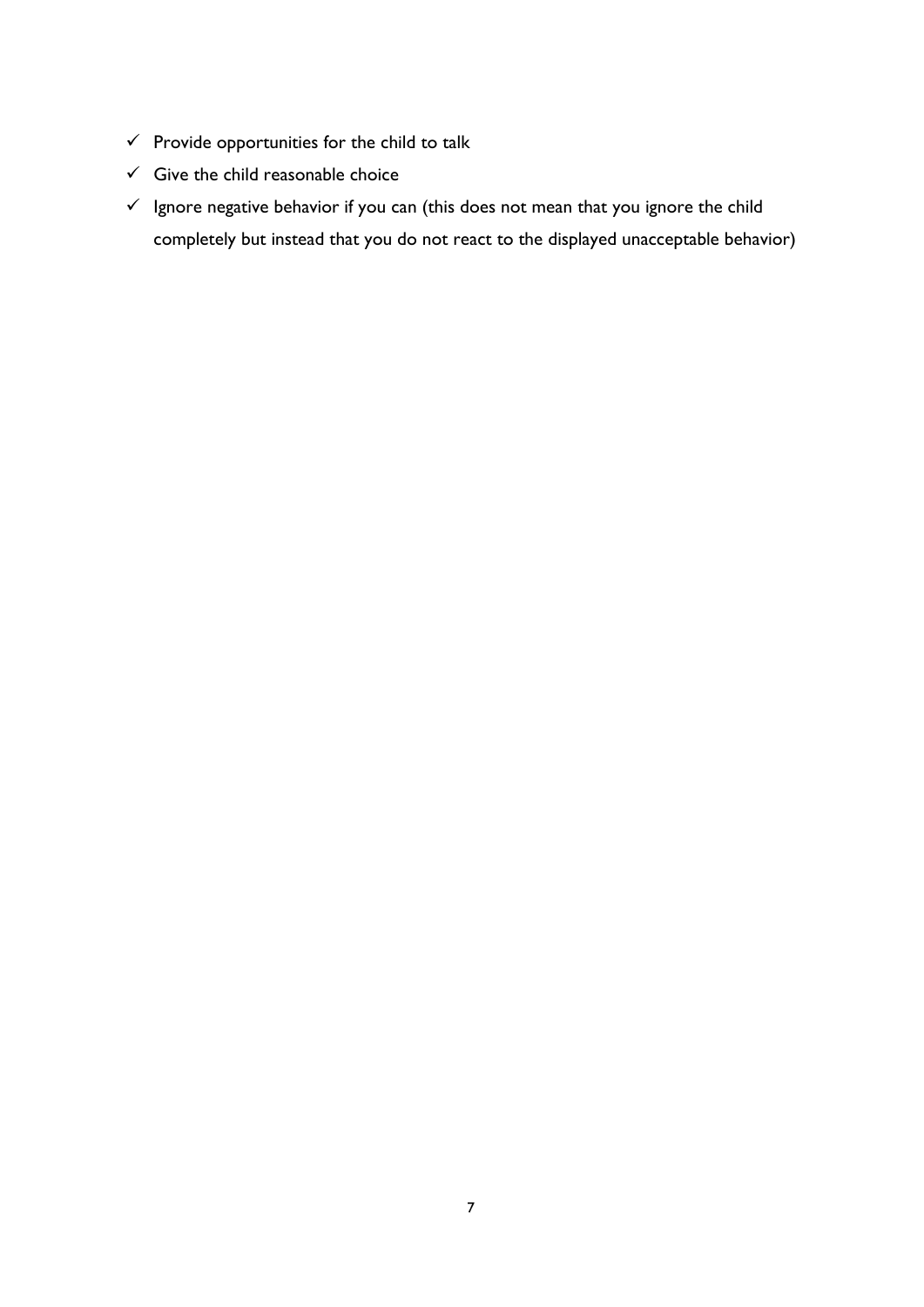# **6. SUGGESTIONS FOR ADJUSTING HEART ACTIVITIES FOR CHILDREN WHO ARE HYPER OR HYPO STIMULATED**

Some of the challenges children having difficulties with over or under-stimulation might face are:

- Extremely frustrated when a classroom is too loud or busy;
- Extremely frustrated when touched;
- Extremely frustrated when the schedule changes unexpectedly.

# WHEN PROVIDING ACCOMMODATIONS OF HEART ACTIVITIES FOR CHILDREN WHO ARE HYPER OR HYPO STIMULATED YOU CAN CONSIDER USING SOME OF THE FOLLOWING ADVICE:

- $\checkmark$  Avoid changing activities abruptly; allow time for adjustment.
- $\checkmark$  Explain the schedule for the day at the start of class, and clearly indicate if or when something will change.
- $\checkmark$  Provide the child with fewer options of materials (in terms of colour and type)

#### **NOTE:**

- $\checkmark$  Be a good listener and pay attention to how the child is reacting during sessions
- $\checkmark$  Continuously describe what you or the child is doing during the activity
- $\checkmark$  Increase or decrease the room light to avoid glare
- $\checkmark$  Avoid standing with your back toward windows causing a silhouette
- $\checkmark$  Establish routines and provide structure that the child can follow
- $\checkmark$  Use items such as timers, lights or bells to signal the start or end of an activity
- $\checkmark$  Do not change activities abruptly and warn the child of changes ahead of time
- $\checkmark$  Let the child bring a familiar object when entering new situations for added sense of security
- $\checkmark$  Allow the child to work in a quiet corner, or to leave the room if it becomes too noisy.
- $\checkmark$  Allow the child to have a safe emotional outlet for anger or fear.
- $\checkmark$  Respect the child's feelings and follow his/her lead let the child engage with materials and activities at a level that makes them comfortable.
- $\checkmark$  Teach the child of appropriate behavior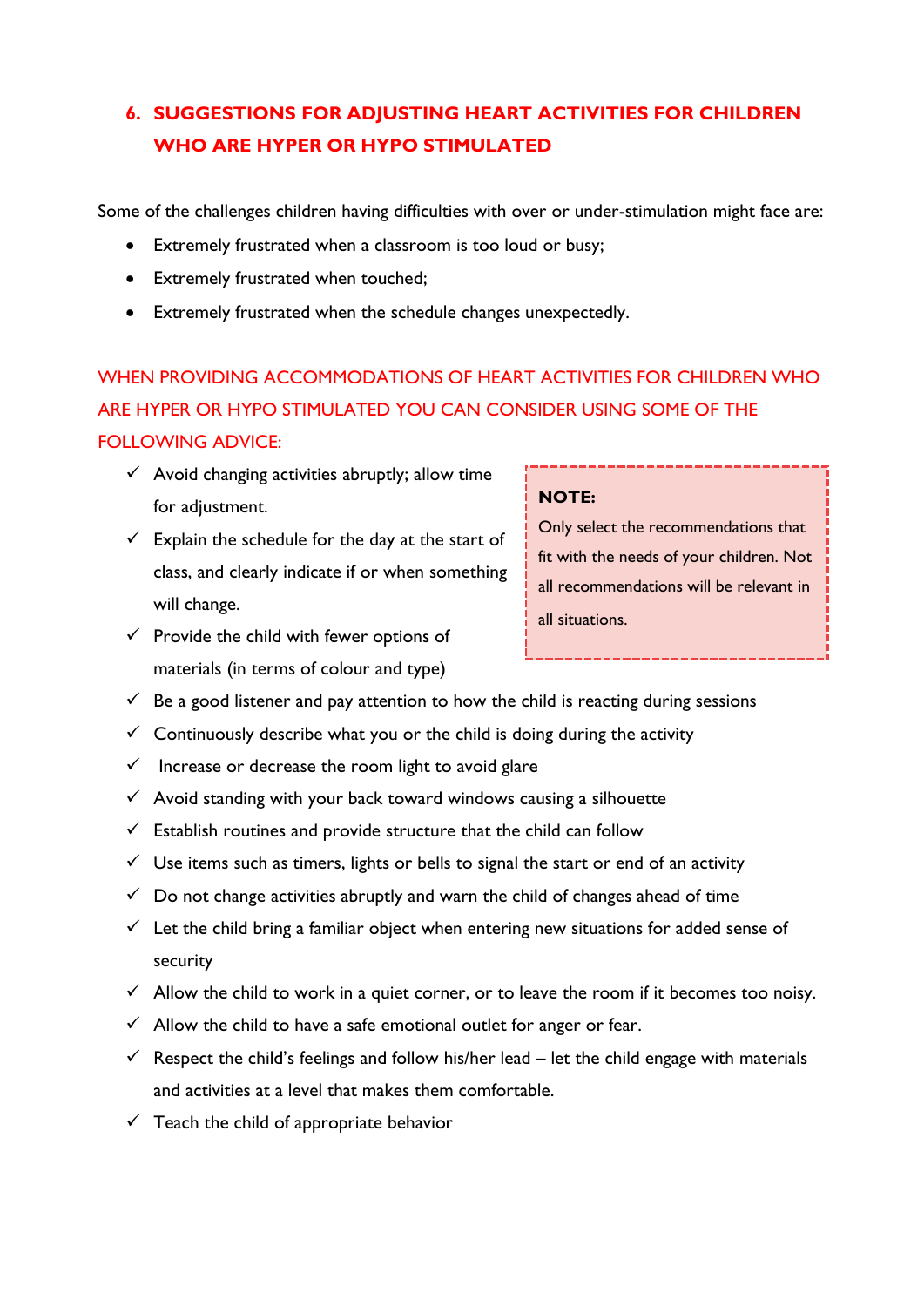# **7. SUGGESTIONS FOR ADJUSTING HEART ACTIVITIES FOR CHILDREN WHO HAVE DIFFICULTY COMMUNICATING**

Some of the challenges children having difficulties communicating might face are:

- Stuttering;
- Speaking with a lisp, or difficulty forming words;
- Inability to physically speak;
- Difficulty remembering words.

There are many different ways in which children can struggle to communicate. Some children may experience difficulty with their physical voice, and are unable to speak loudly or at all. Other children may be able to speak but have difficulty pronouncing certain letters or sounds correctly. Still other children may be able to pronounce words correctly, but struggle with fluency and language, stuttering, pausing, or struggling to find the right word to express their opinions.

# WHEN PROVIDING ACCOMMODATIONS OF HEART ACTIVITIES FOR CHILDREN WHO HAVE DIFFICULTY COMMUNICATING YOU CAN CONSIDER USING SOME OF THE FOLLOWING ADVICE:

- $\checkmark$  Keep the child in a position close to you
- $\checkmark$  Learn about the child's communication preferences (gestures, picture cards, etc.) and incorporate them into your conversations.
- $\checkmark$  If the child uses a picture board to communicate, ensure that there are pictures appropriate for discussing art and art materials
- $\checkmark$  Do not rush the child or pressure him/her to speak
- $\checkmark$  Do not interrupt the child to say what you assume he/she is trying to say
- $\checkmark$  Do not allow other children to tease the child
- $\checkmark$  Allow the child to give answers in writing
- $\checkmark$  Provide opportunities for the child to give short answers yes/no answers
- $\checkmark$  Apply activities that require less or no demanding verbal activity from the child

#### **NOTE:**